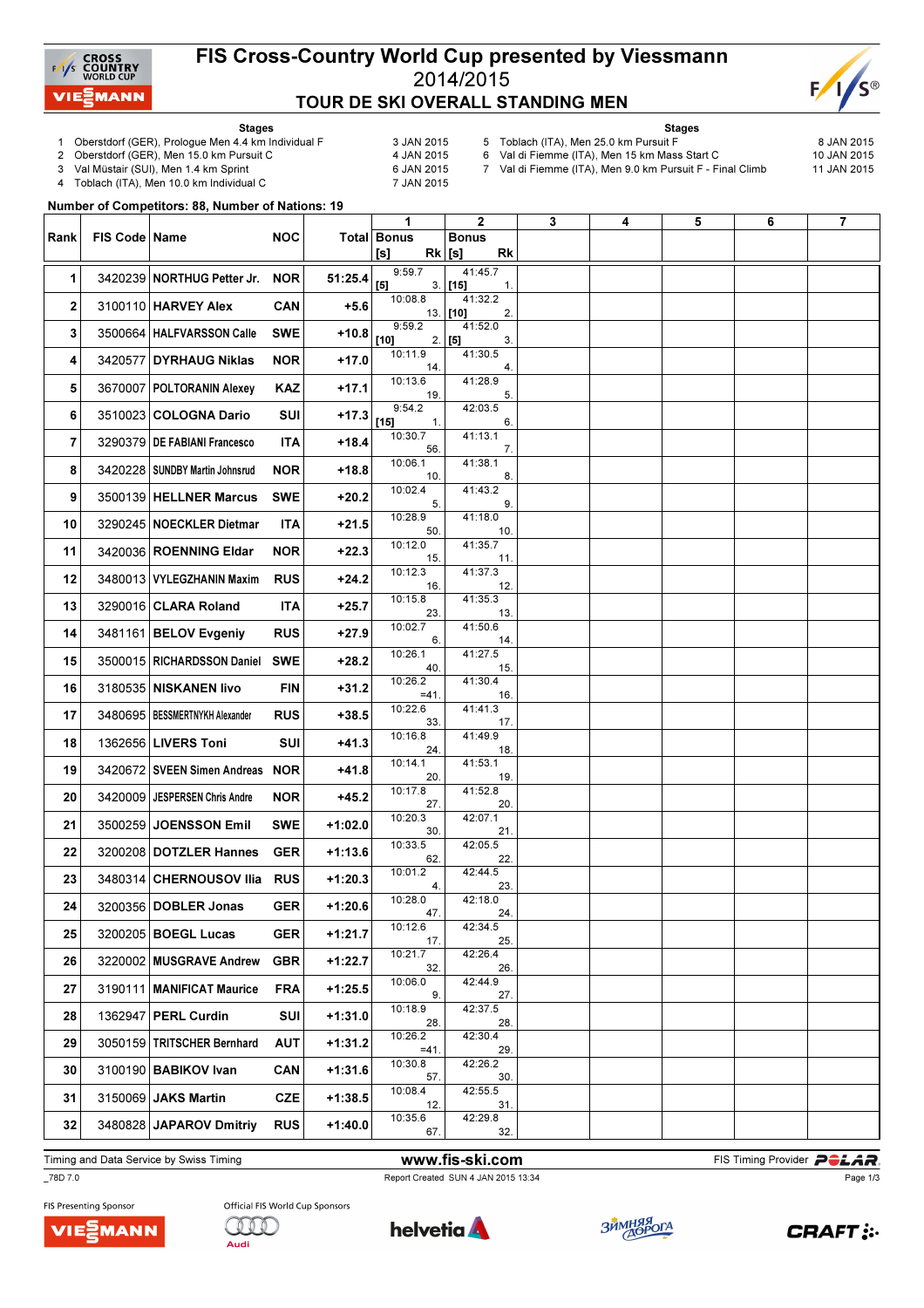# FIS Cross-Country World Cup presented by Viessmann 2014/2015 TOUR DE SKI OVERALL STANDING MEN



| Rank | FIS Code   Name |                                  | <b>NOC</b> |           | 1                         | $\mathbf 2$                           | 3 | 4 | 5 | 6 | $\overline{7}$ |
|------|-----------------|----------------------------------|------------|-----------|---------------------------|---------------------------------------|---|---|---|---|----------------|
|      |                 |                                  |            |           | <b>Total Bonus</b><br>[s] | <b>Bonus</b><br>$Rk$ [s]<br><b>Rk</b> |   |   |   |   |                |
| 33   |                 | 3480982 SKOBELEV Vladislav       | <b>RUS</b> | $+1:41.2$ | 10:17.5<br>25.            | 42:49.1<br>33.                        |   |   |   |   |                |
| 34   |                 | 3200331 WICK Thomas              | <b>GER</b> | $+1:45.0$ | 10:41.0<br>71.            | 42:29.4<br>34.                        |   |   |   |   |                |
| 35   |                 | 3290326 PELLEGRINO Federico      | <b>ITA</b> | $+1:46.9$ | 10:30.3<br>55.            | 42:42.0<br>35.                        |   |   |   |   |                |
| 36   |                 | 3100006 KERSHAW Devon            | CAN        | $+1:52.5$ | 10:27.3<br>45.            | 42:50.6<br>36.                        |   |   |   |   |                |
| 37   |                 | 1345875 GAILLARD Jean Marc       | <b>FRA</b> | $+1:56.9$ | 10:20.7<br>31.            | 43:01.6<br>37.                        |   |   |   |   |                |
| 38   |                 | 3480317 TURYSHEV Sergey          | <b>RUS</b> | $+1:58.2$ | 10:14.3<br>21.            | 43:09.3<br>38.                        |   |   |   |   |                |
| 39   |                 | 3510342 BAUMANN Jonas            | SUI        | $+1:58.7$ | 10:05.8<br>8.             | 43:18.3<br>39.                        |   |   |   |   |                |
| 40   |                 | 3420199   OESTENSEN Simen Haakon | <b>NOR</b> | $+2:02.3$ | 10:24.7<br>36.            | 43:03.0<br>40.                        |   |   |   |   |                |
| 41   |                 | 3200121 KUEHNE Andy              | <b>GER</b> | $+2:02.4$ | 10:46.9<br>77.            | 42:40.9<br>41.                        |   |   |   |   |                |
| 42   |                 | 3090024 TSINZOV Veselin          | <b>BUL</b> | $+2:11.6$ | 10:19.5<br>29.            | 43:17.5<br>42.                        |   |   |   |   |                |
| 43   |                 | 3480533 VOLZHENTSEV Stanislav    | <b>RUS</b> | $+2:21.6$ | 10:13.5<br>18.            | 43:33.5<br>43.                        |   |   |   |   |                |
| 44   |                 | 3500863 ANDERSSON Simon          | <b>SWE</b> | $+2:22.6$ | 10:48.1<br>78.            | 42:59.9<br>44.                        |   |   |   |   |                |
| 45   |                 | 1310470 KRECZMER Maciej          | <b>POL</b> | $+2:24.1$ | 10:34.7<br>$=65.$         | 43:14.8<br>45.                        |   |   |   |   |                |
| 46   |                 | 1067291 DI CENTA Giorgio         | ITA        | +2:28.8   | 10:27.4<br>46.            | 43:26.8<br>46.                        |   |   |   |   |                |
| 47   |                 | 3390034 KARP Algo                | <b>EST</b> | $+2:29.2$ | 10:56.9<br>84.            | 42:57.7<br>47.                        |   |   |   |   |                |
| 48   |                 | 3500143 SVANEBO Anders           | <b>SWE</b> | $+2:29.9$ | 10:31.2<br>58.            | 43:24.1<br>48.                        |   |   |   |   |                |
| 49   |                 | 3200229 TSCHARNKE Tim            | GER        | $+2:31.0$ | 10:42.9<br>73.            | 43:13.5<br>49.                        |   |   |   |   |                |
| 50   |                 | 3290266 PELLEGRIN Mattia         | <b>ITA</b> | $+2:36.7$ | 10:32.0<br>59.            | 43:30.1<br>50.                        |   |   |   |   |                |
| 51   |                 | 3500153 JOHANSSON Martin         | <b>SWE</b> | $+2:42.7$ | 10:46.3<br>76.            | 43:21.8<br>51.                        |   |   |   |   |                |
| 52   |                 | 3481132 LARKOV Andrey            | <b>RUS</b> | $+2:47.6$ | 10:03.2<br>7.             | 44:09.8<br>52.                        |   |   |   |   |                |
| 53   |                 | 3200241 BING Thomas              | <b>GER</b> | $+2:56.7$ | 10:57.3<br>86             | 43:24.8<br>53.                        |   |   |   |   |                |
| 54   |                 | 3200346   WEEGER Markus          | <b>GER</b> | $+2:58.2$ | 10:34.7<br>$=65$ .        | 43:48.9<br>54.                        |   |   |   |   |                |
| 55   |                 | 3190029 DUVILLARD Robin          | <b>FRA</b> | $+3:00.8$ | 10:07.0<br>11.            | 44:19.2<br>55.                        |   |   |   |   |                |
| 56   |                 | 3510366 SCHNIDER Ueli            | SUI∣       | $+3:05.8$ | 10:36.0<br>68.            | 43:55.2<br>56.                        |   |   |   |   |                |
| 57   |                 | 1323468 REHEMAA Aivar            | EST        | +3:07.7   | 10:40.5<br>69.            | 43:52.6<br>57.                        |   |   |   |   |                |
| 58   |                 | 3200210   EISENLAUER Sebastian   | <b>GER</b> | $+3:10.8$ | 10:29.1<br>53.            | 44:07.1<br>58.                        |   |   |   |   |                |
| 59   |                 | 3290007 HOFER David              | ITA        | $+3:15.8$ | 10:15.0<br>22.            | 44:26.2<br>59.                        |   |   |   |   |                |
| 60   |                 | 3530511 BJORNSEN Erik            | <b>USA</b> | $+3:22.3$ | 10:28.3<br>48.            | 44:19.4<br>60.                        |   |   |   |   |                |
| 61   |                 | 3530120   HAMILTON Simeon        | <b>USA</b> | $+3:29.6$ | 10:17.7<br>26.            | 44:37.3<br>61.                        |   |   |   |   |                |
| 62   |                 | 3150035   KOZISEK Dusan          | <b>CZE</b> | $+3:37.2$ | 10:29.0<br>$= 51.$        | 44:33.6<br>62.                        |   |   |   |   |                |
| 63   |                 | 3180054 NOUSIAINEN Ville         | <b>FIN</b> | $+3:56.5$ | 10:32.3<br>60.            | 44:49.6<br>63.                        |   |   |   |   |                |
| 64   |                 | 3220016 YOUNG Andrew             | GBR        | $+4:01.5$ | 10:26.7<br>44.            | 45:00.2<br>64.                        |   |   |   |   |                |
| 65   |                 | 3200376 NOTZ Florian             | <b>GER</b> | $+4:02.7$ | 10:23.3<br>34.            | 45:04.8<br>65.                        |   |   |   |   |                |
| 66   |                 | 3190105   PERRILLAT BOITEUX Ivan | <b>FRA</b> | $+4:03.1$ | 10:43.4<br>74.            | 44:45.1<br>66.                        |   |   |   |   |                |
| 67   |                 | 3180557 HYVARINEN Perttu         | <b>FIN</b> | $+4:11.0$ | 10:26.6<br>43.            | 45:09.8<br>67.                        |   |   |   |   |                |

Timing and Data Service by Swiss Timing **Example 20 and The Ski.com** FIS Timing Provider **PCLAR** 

# \_78D 7.0 Report Created SUN 4 JAN 2015 13:34

Page 2/3

FIS Presenting Sponsor VIEZMANN

EAS CROSS

VIE<sup>S</sup>MANN